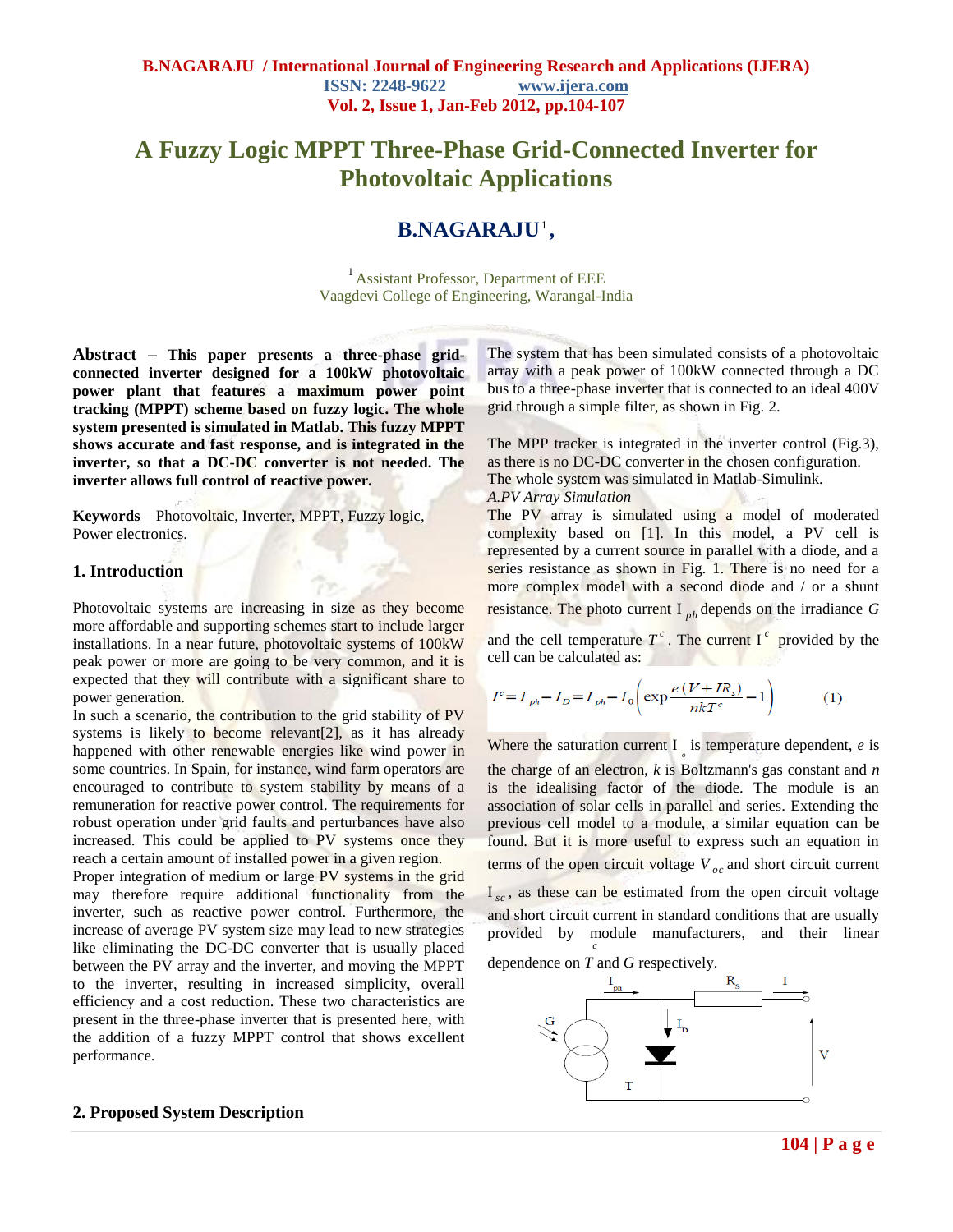### **B.NAGARAJU / International Journal of Engineering Research and Applications (IJERA) ISSN: 2248-9622 www.ijera.com Vol. 2, Issue 1, Jan-Feb 2012, pp.104-107**





Fig. 2: Proposed control scheme



Fig. 3: Proposed electrical scheme

The cell temperature  $T^c$  is estimated considering its linear dependence on *G* and the cell temperature in normal operating conditions that is provided by the module manufacturer. The final model used to determine the relationship of a module current and voltage is shown in equation (2), where *m* designs module magnitudes.

$$
I^{m} = I^{m}_{se} \left( 1 - \exp \frac{e(V^{m} - V^{m}_{oe} + I^{m} R^{m}_{s})}{N_{s} \cdot nkT^{c}} \right) \tag{2}
$$

The PV array is made of 20 strings of 35 series connected modules each, connected in parallel. This gives a total peak power of around 100kW. All modules are considered to be identical, and to work in identical conditions of temperature and irradiance.



#### *B.Fuzzy MPPT*

For a given set of operating conditions *G* and *T* our module model shows that the relationship between voltage, current and power are functions similar to the ones shown in Fig. 4. The voltage that corresponds to the module maximum power varies with temperature and irradiance variations, so a MPP tracking system is needed to ensure that we stay as close as possible to the optimum. Usual MPPT methods include Perturb and Observe (P&O) [3], incremental conductance [4], fuzzy logic [5] and other [6,7] methods.



Fig. 6: Membership function plots for  $\Delta U_{dc} \Delta P_{pv}$  and  $\Delta U_{d}^*$ *dc*

Here a method based on a fuzzy controller is presented that differs from current ones, as it has been designed to be integrated in the inverter instead of a DC-DC converter, and uses a reduced set of membership functions (and therefore is simpler to fine-tune) without compromising performance.

Fuzzy logic controllers are suitable for nonlinear problems where the desired system behaviour in terms of input and output variables can be expressed as a set of semantic rules. They present a robust performance and good response in noisy environments. Usually the MPPT controls a DC-DC converter to maintain a constant DC voltage at the output of the generator. With an appropriate sizing of the PV array the DC-DC converter can be avoided due to the relatively small changes in the optimum voltage in operating conditions. This will save one stage in the system and therefore will increase efficiency. In the usual configuration with a DC-DC converter the MPPT system outputs a signal to change the duty cycle of the converter. In this case, the MPPT will output a DC voltage

reference *U dc to the inverter control.*As inputs, the MPPT \* will need the DC bus voltage U and the power delivered by the PV array  $P$ , which is obtained as the product of  $U$  and the PV array current. The increment of these variables *ΔU* and ΔP over a sample period are computed, which are *dc pv*going to be the inputs of the fuzzy logic controller. The output will be  $\Delta U$  \* which is then integrated to obtain the desired reference  $U^*$ <sup>dc</sup> \*.A gain is applied to all variables in order to *dc* fine tune the controller response. These gains are separated in Fig. 5 in two groups: a first group that brings variable levels to a module level (so that the MPPT can be tuned for a single module, and remain tuned for different PV array configurations) and a second group that controls the MPPT dynamic response. These inputs and output were chosen as it is easy to express a set of semantic rules that lead to maximum power point tracking. The shape of the P-V curve (Fig. 4)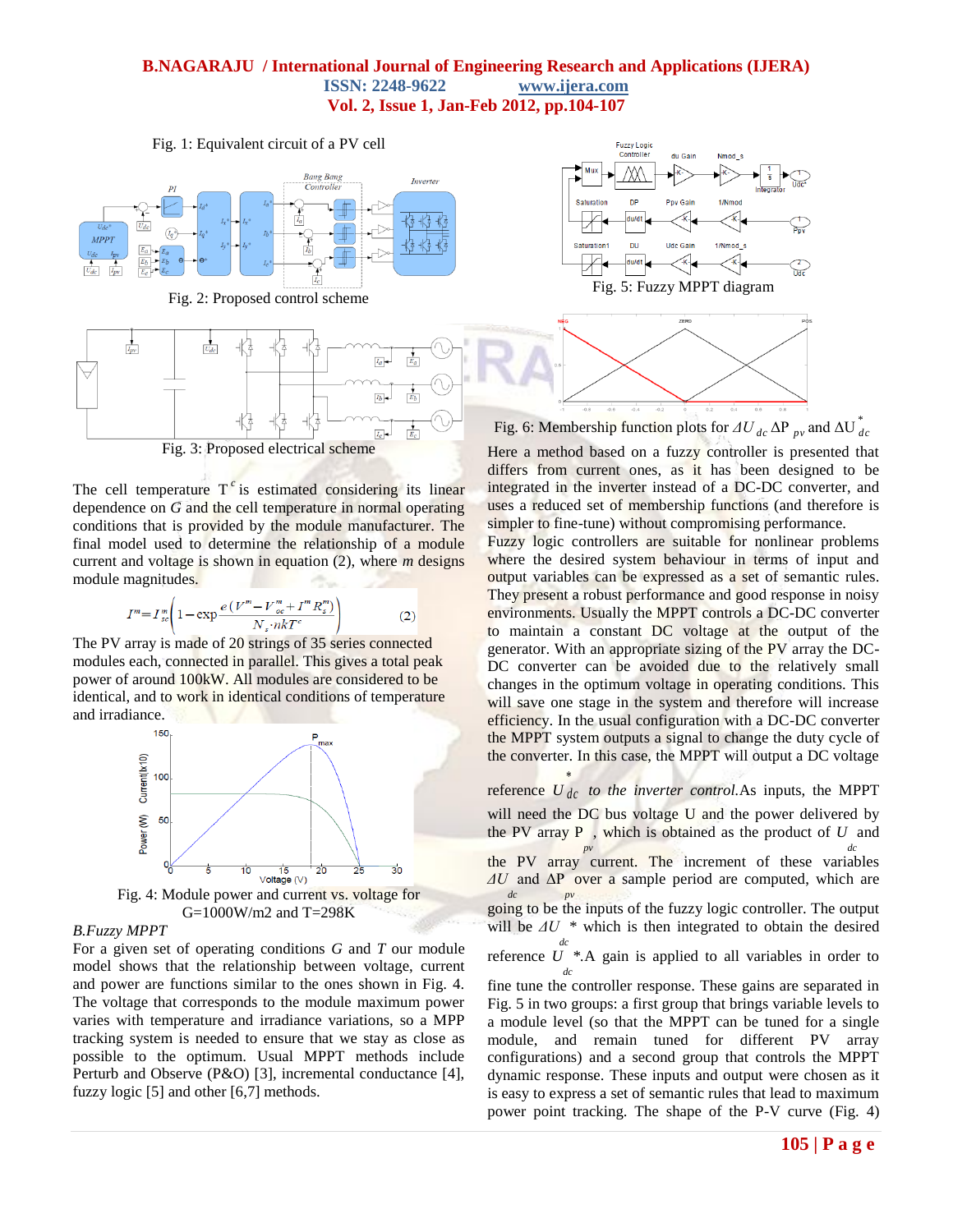#### **B.NAGARAJU / International Journal of Engineering Research and Applications (IJERA) ISSN: 2248-9622 www.ijera.com Vol. 2, Issue 1, Jan-Feb 2012, pp.104-107**

makes suitable a hill-climbing approach to search the maximum. The chosen rules are shown in Table 1.

Usually, a large number of membership functions are defined, such as negative-big, negative-medium,, negative-small, etc. This is not necessary, and it introduces an additional complexity to the controller tuning, as the boundaries between seven or more membership functions have to be defined, for each variable. In this case we have chosen a set of three membership functions: negative (NEG) positive (POS) and zero (ZERO). Their shapes for all input and output variables are the same as shown in Fig. 6. They are all normalised to [-1 1] and [0 1] so the characteristics are controlled by the input and output gains. This reduces tuning complexity. *C.Inverter*

The inverter control is based on a decoupled control of the active and reactive power.The DC voltage is set by a PI controller that compares the actual DC bus voltage and the reference generated by the MPPT, and provides a  $\overrightarrow{I}_d$  $I_d^*$  active current reference in a synchronous reference frame attached at grid voltage vector. The other component of current vector represents the reactive current and it can be fixed at the desired level for power factor or voltage control. By applying the inverse Park transformation to d-q current vector components, the desired  $I_{abc}^*$  phase current references are obtained. These are passed to a bang bang controller, which outputs the pulses to drive the inverter switches. The output line voltage of the inverter is shown in Fig. 7.



Fig. 7: Inverter Line Voltage. Only one phase is shown.

As there is no DC/DC converter between the PV generator and the inverter, the PV array configuration has to be chosen so that the output voltage of the PV generator suits the inverter's requirements. In this case a 400V grid has been chosen, so the inverter will need at least 600V in the DC bus in order to be able to operate properly. The lowest DC voltage will occur with high ambient temperature and high irradiance (because the irradiance increases the cell temperature, and this effect predominates over the increase of optimal voltage caused by an increment of the irradiance at a constant cell temperature), so the minimum number of series connected modules should

be determined by this worst case. As the PV array model estimates cell temperature as a function of irradiance and ambient temperature, for the worst case an ambient temperature of 50ºC and an irradiance of

 $G=1000 W/m^2$  were chosen. The PV array was found to require 35 series connected modules per string.The optimal voltage for this configuration should stay around 700-800V most of the time, with some peaks that could reach a minimum of 600V and a maximum of 900V in very extreme situations. The only drawback of such a voltage is a slight increase of the inverter price as higher rated voltage of DC link capacitors and switches are required.

## **3. Simulation Results**

In Fig. 8 and Fig. 9 the system response to an irradiance step is shown. In  $t=0.2$ s the irradiance is changed from 150 to  $1000 W/m^2$  It can be seen that the system tracks the new operating point very quickly, faster than most MPPT strategies. It has to be said that this is an extreme change in irradiation levels that is unlikely to occur but shows the good performance of the MPPT.



Fig. 8: System response to an irradiance step in t=0.2s

The maximum power point is tracked with excellent accuracy as can be seen in Fig. 9, where the generated power is compared to the theoretical optimum calculated from the PV array model.